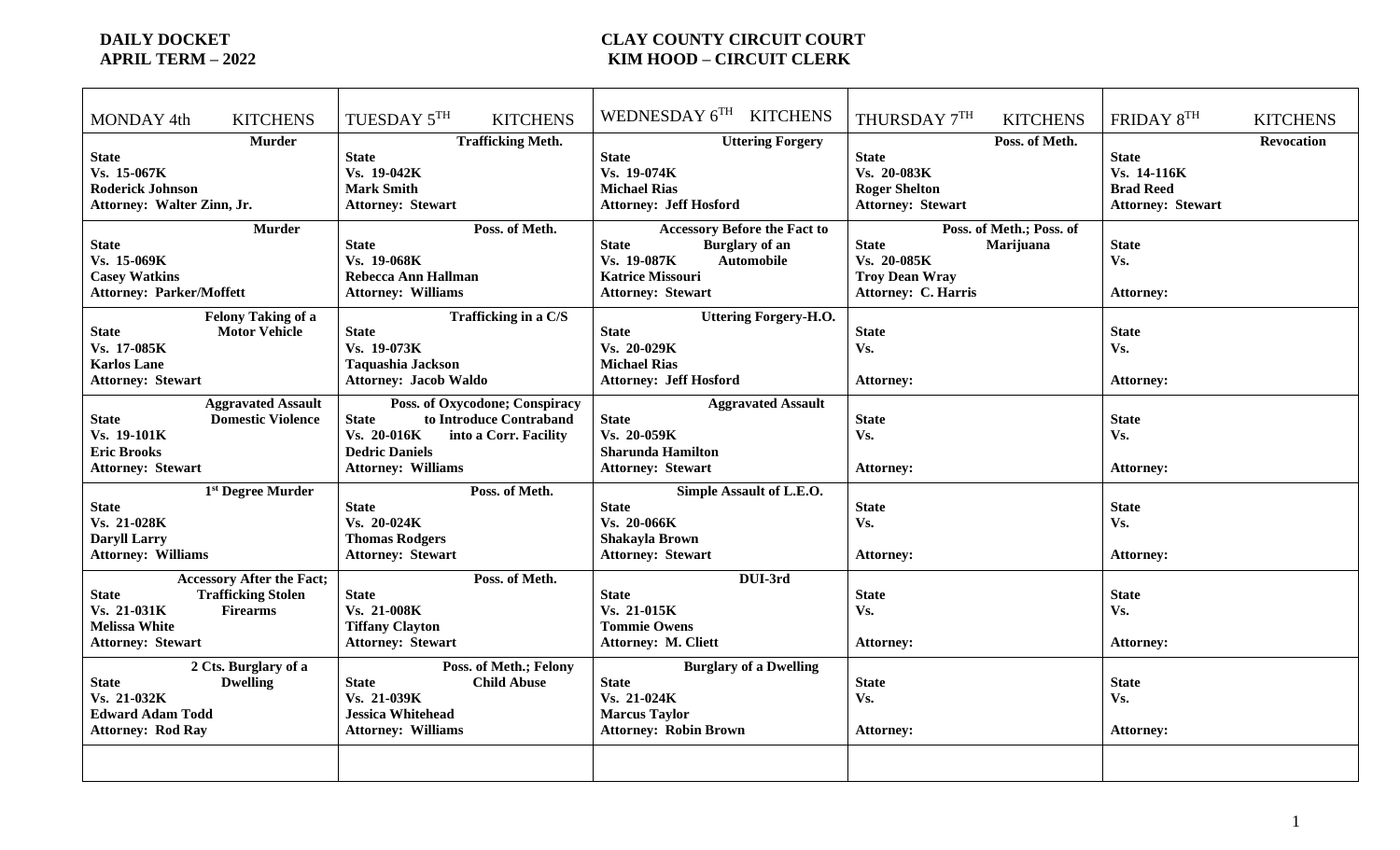# **DAILY DOCKET COUNTY CIRCUIT COURT APRIL TERM – 2022 KIM HOOD – CIRCUIT CLERK**

| <b>KITCHENS</b><br>MONDAY 4th                                                                                       | TUESDAY 5TH<br><b>KITCHENS</b>                                                                                                 | WEDNESDAY 6TH KITCHENS                                                                                                                                                                                                                                                                                                          | THURSDAY 7TH<br><b>KITCHENS</b>         | FRIDAY 8TH<br><b>KITCHENS</b>           |
|---------------------------------------------------------------------------------------------------------------------|--------------------------------------------------------------------------------------------------------------------------------|---------------------------------------------------------------------------------------------------------------------------------------------------------------------------------------------------------------------------------------------------------------------------------------------------------------------------------|-----------------------------------------|-----------------------------------------|
| <b>Burglary of a Dwelling</b><br><b>State</b><br>Vs. 21-033K<br><b>Jennifer Harmon</b><br><b>Attorney: D. Banks</b> | Poss. of Meth.; Felony<br><b>Child Abuse</b><br><b>State</b><br>Vs. 21-040K<br><b>Steven White</b><br><b>Attorney: Stewart</b> | 2 Cts. Burg. of a Dwelling; Burg. of a<br><b>State</b><br>Shed; 2 Cts. Burg. of a<br>Vs. 21-030K<br><b>Building; Traff. Stolen</b><br><b>Edward Malone</b><br>F.A.; Burg. of a<br>Comm. Building; Burg.<br>Of an Auto; Poss. of Meth; 2 Cts.<br><b>Directing a Minor to Commit a Felony</b><br><b>Attorney: Mark Williamson</b> | <b>State</b><br>Vs.<br>Attorney:        | <b>State</b><br>Vs.<br><b>Attorney:</b> |
| <b>Felony Child Abuse</b>                                                                                           | <b>Poss. of Cocaine</b>                                                                                                        | <b>Hindering Prosecution</b>                                                                                                                                                                                                                                                                                                    |                                         |                                         |
| <b>State</b>                                                                                                        | <b>State</b>                                                                                                                   | <b>State</b>                                                                                                                                                                                                                                                                                                                    | <b>State</b>                            | <b>State</b>                            |
| Vs. 21-055K<br><b>Adair Walker</b>                                                                                  | Vs. 21-047K<br><b>Evelyn Rogers</b>                                                                                            | Vs. 21-035K<br><b>Emily Bock</b>                                                                                                                                                                                                                                                                                                | Vs.                                     | Vs.                                     |
| <b>Attorney: Stewart</b>                                                                                            | <b>Attorney: Stewart</b>                                                                                                       | <b>Attorney: Rod Ray</b>                                                                                                                                                                                                                                                                                                        | <b>Attorney:</b>                        | <b>Attorney:</b>                        |
| <b>Sexual Battery</b>                                                                                               | Poss. of Meth.                                                                                                                 | <b>Burglary of an Automobile</b>                                                                                                                                                                                                                                                                                                |                                         |                                         |
| <b>State</b>                                                                                                        | <b>State</b>                                                                                                                   | <b>State</b>                                                                                                                                                                                                                                                                                                                    | <b>State</b>                            | <b>State</b>                            |
| Vs. 21-063K                                                                                                         | Vs. 21-068K                                                                                                                    | Vs. 21-042K                                                                                                                                                                                                                                                                                                                     | Vs.                                     | Vs.                                     |
| Christopher A. Smith, Jr.                                                                                           | <b>Tommy Harris</b>                                                                                                            | <b>Kerry Lucious</b>                                                                                                                                                                                                                                                                                                            |                                         |                                         |
| <b>Attorney: Stewart</b>                                                                                            | <b>Attorney: Stewart</b>                                                                                                       | <b>Attorney: Williams</b>                                                                                                                                                                                                                                                                                                       | <b>Attorney:</b>                        | <b>Attorney:</b>                        |
|                                                                                                                     |                                                                                                                                |                                                                                                                                                                                                                                                                                                                                 |                                         |                                         |
| <b>State</b>                                                                                                        | <b>State</b>                                                                                                                   | <b>State</b>                                                                                                                                                                                                                                                                                                                    | <b>State</b>                            | <b>State</b>                            |
| Vs.                                                                                                                 | Vs.                                                                                                                            | Vs.                                                                                                                                                                                                                                                                                                                             | Vs.                                     | Vs.                                     |
|                                                                                                                     |                                                                                                                                |                                                                                                                                                                                                                                                                                                                                 |                                         |                                         |
| <b>Attorney:</b>                                                                                                    | <b>Attorney:</b>                                                                                                               | <b>Attorney:</b>                                                                                                                                                                                                                                                                                                                | <b>Attorney:</b>                        | <b>Attorney:</b>                        |
| <b>State</b><br>Vs.                                                                                                 | <b>State</b><br>Vs.                                                                                                            | <b>State</b><br>Vs.                                                                                                                                                                                                                                                                                                             | <b>State</b><br>Vs.                     | <b>State</b><br>Vs.                     |
| <b>Attorney:</b>                                                                                                    | <b>Attorney:</b>                                                                                                               | <b>Attorney:</b>                                                                                                                                                                                                                                                                                                                | <b>Attorney:</b>                        | <b>Attorney:</b>                        |
| <b>State</b><br>Vs.                                                                                                 | <b>State</b><br>Vs.                                                                                                            | <b>State</b><br>Vs.                                                                                                                                                                                                                                                                                                             | <b>State</b><br>Vs.                     | <b>State</b><br>Vs.                     |
| <b>Attorney:</b>                                                                                                    | <b>Attorney:</b>                                                                                                               | <b>Attorney:</b>                                                                                                                                                                                                                                                                                                                | <b>Attorney:</b>                        | <b>Attorney:</b>                        |
| <b>State</b><br>Vs.<br><b>Attorney:</b>                                                                             | <b>State</b><br>Vs.<br><b>Attorney:</b>                                                                                        | <b>State</b><br>Vs.<br><b>Attorney:</b>                                                                                                                                                                                                                                                                                         | <b>State</b><br>Vs.<br><b>Attorney:</b> | <b>State</b><br>Vs.<br><b>Attorney:</b> |
|                                                                                                                     |                                                                                                                                |                                                                                                                                                                                                                                                                                                                                 |                                         |                                         |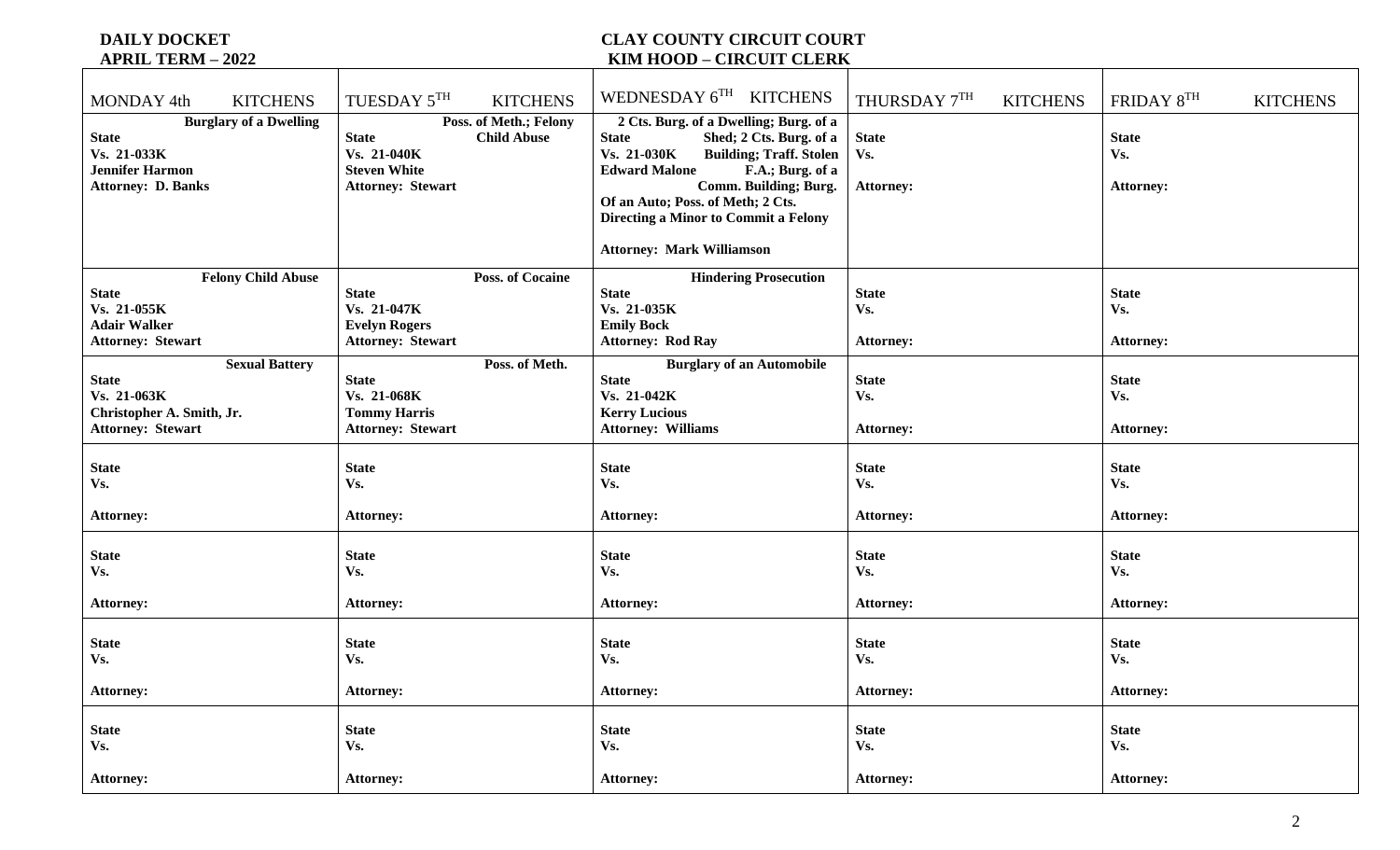## **DAILY DOCKET COUNTY CIRCUIT COURT APRIL TERM – 2022**<br>APRIL TERM – 2022 **KIM HOOD – CIRCUIT CLERK**

| MONDAY 11TH<br><b>COLEMAN</b>                                                                                                                           | TUESDAY 12TH                                                                                                                                          | COLEMAN   WEDNESDAY 13 <sup>TH</sup> COLEMAN   THURSDAY 14 <sup>TH</sup>                                            |                                                                                                             | COLEMAN   FRIDAY $15th$<br><b>COLEMAN</b> |
|---------------------------------------------------------------------------------------------------------------------------------------------------------|-------------------------------------------------------------------------------------------------------------------------------------------------------|---------------------------------------------------------------------------------------------------------------------|-------------------------------------------------------------------------------------------------------------|-------------------------------------------|
| <b>Simple Assault on LEO;</b><br>2 Cts. Malicious Mischief<br><b>State</b><br>Vs. 15-070C<br><b>Reynoldo Gonzales</b><br><b>Attorney: Austin Vollor</b> | Poss. of Contraband in a Corr.<br><b>State</b><br>Facility; Poss. of Meth.<br>Vs. 18-016C<br><b>Joseph Bradley Young</b><br><b>Attorney: Williams</b> | <b>Grand Larceny</b><br><b>State</b><br>Vs. 21-044C<br><b>Gary Wallace</b><br><b>Attorney: Stewart</b>              | <b>Poss. of Cocaine</b><br><b>State</b><br>Vs. 21-048C<br><b>Alphonso Garth</b><br><b>Attorney: Stewart</b> | <b>State</b><br>Vs.<br><b>Attorney:</b>   |
| <b>Aggravated Assault-DV</b><br><b>State</b><br>Vs. 19-031C<br><b>Kent Gardner</b><br><b>Attorney: Stewart</b>                                          | Poss. of Meth.<br><b>State</b><br>Vs. 20-087C<br><b>Dalton Beard</b><br><b>Attorney: Williams</b>                                                     | <b>Burg.</b> of an Automobile<br><b>State</b><br>Vs. 21-045C<br><b>William Langley</b><br><b>Attorney: Williams</b> | <b>State</b><br>Vs.<br><b>Attorney:</b>                                                                     | <b>State</b><br>Vs.<br><b>Attorney:</b>   |
| 3 Cts. Aggravated Assault<br><b>State</b><br>Vs. 21-060C<br><b>Dawson Beard</b><br><b>Attorney: S. Adams</b>                                            | Poss. of Meth.<br><b>State</b><br>Vs. 21-057C<br><b>Carl Fulton</b><br><b>Attorney: Williams</b>                                                      | <b>State</b><br>Vs.<br><b>Attorney:</b>                                                                             | <b>State</b><br>Vs.<br><b>Attorney:</b>                                                                     | <b>State</b><br>Vs.<br><b>Attorney:</b>   |
| <b>State</b><br>Vs.<br><b>Attorney:</b>                                                                                                                 | <b>State</b><br>Vs.<br><b>Attorney:</b>                                                                                                               | <b>State</b><br>Vs.<br><b>Attorney:</b>                                                                             | <b>State</b><br>Vs.<br><b>Attorney:</b>                                                                     | <b>State</b><br>Vs.<br><b>Attorney:</b>   |
| <b>State</b><br>Vs.<br><b>Attorney:</b>                                                                                                                 | <b>State</b><br>Vs.<br><b>Attorney:</b>                                                                                                               | <b>State</b><br>Vs.<br><b>Attorney:</b>                                                                             | <b>State</b><br>Vs.<br><b>Attorney:</b>                                                                     | <b>State</b><br>Vs.<br><b>Attorney:</b>   |
| <b>State</b><br>Vs.<br><b>Attorney:</b>                                                                                                                 | <b>State</b><br>Vs.<br><b>Attorney:</b>                                                                                                               | <b>State</b><br>Vs.<br><b>Attorney:</b>                                                                             | <b>State</b><br>Vs.<br><b>Attorney:</b>                                                                     | <b>State</b><br>Vs.<br><b>Attorney:</b>   |
| <b>State</b><br>Vs.<br><b>Attorney:</b>                                                                                                                 | <b>State</b><br>Vs.<br><b>Attorney:</b>                                                                                                               | <b>State</b><br>Vs.<br><b>Attorney:</b>                                                                             | <b>State</b><br>Vs.<br><b>Attorney:</b>                                                                     | <b>State</b><br>Vs.<br><b>Attorney:</b>   |
|                                                                                                                                                         |                                                                                                                                                       |                                                                                                                     |                                                                                                             |                                           |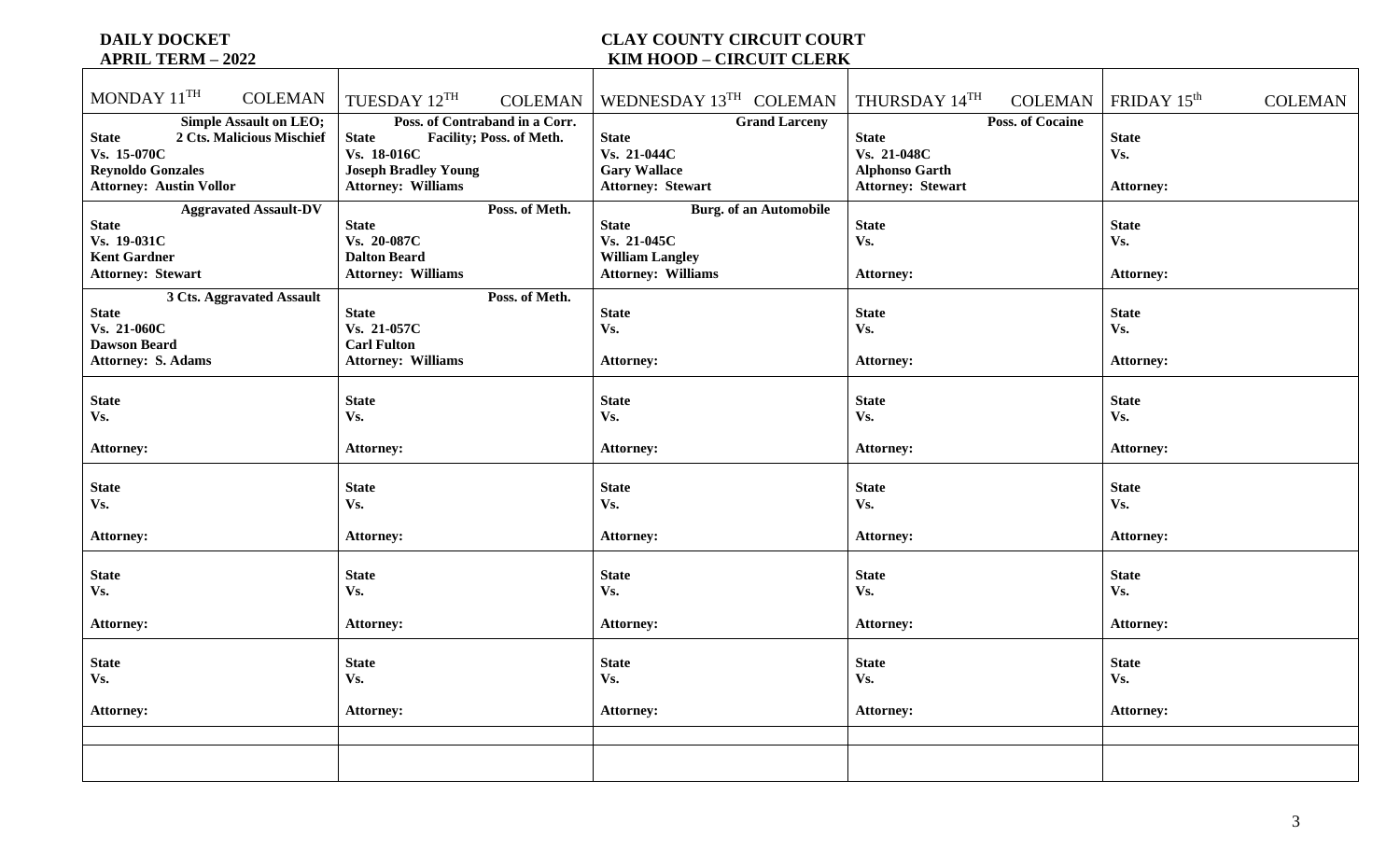### **DAILY DOCKET COUNTY CIRCUIT COURT APRIL TERM – 2022**<br>APRIL TERM – 2022 **KIM HOOD – CIRCUIT CLERK**

|                  | TUESDAY 12TH<br><b>APPEALS</b>                  |                  |                  |                  |
|------------------|-------------------------------------------------|------------------|------------------|------------------|
|                  | <b>Appeal-Justice-Careless Driving</b>          |                  |                  |                  |
| <b>State</b>     | <b>State</b>                                    | <b>State</b>     | <b>State</b>     | <b>State</b>     |
| Vs.              | Vs. 20-040A                                     | Vs.              | Vs.              | Vs.              |
|                  | <b>Leonard O'Neal</b>                           |                  |                  |                  |
| <b>Attorney:</b> | <b>Attorney: Rod Ray</b>                        | <b>Attorney:</b> | <b>Attorney:</b> | <b>Attorney:</b> |
|                  | <b>Appeal-Justice-DUI</b>                       |                  |                  |                  |
| <b>State</b>     | <b>State</b>                                    | <b>State</b>     | <b>State</b>     | <b>State</b>     |
| Vs.              | Vs. 20-041A                                     | Vs.              | Vs.              | Vs.              |
|                  | <b>Leonard O'Neal</b>                           |                  |                  |                  |
| <b>Attorney:</b> | <b>Attorney: Rod Ray</b>                        | <b>Attorney:</b> | <b>Attorney:</b> | <b>Attorney:</b> |
|                  | <b>Appeal-Justice-DUI 2nd</b>                   |                  |                  |                  |
| <b>State</b>     | <b>State</b>                                    | <b>State</b>     | <b>State</b>     | <b>State</b>     |
| Vs.              | Vs. 20-044A                                     | Vs.              | Vs.              | Vs.              |
|                  | <b>Travis Powell</b>                            |                  |                  |                  |
| <b>Attorney:</b> | <b>Attorney: Mark Cliett</b>                    | <b>Attorney:</b> | <b>Attorney:</b> | <b>Attorney:</b> |
|                  | <b>Appeal-Justice-DUI 1st</b>                   |                  |                  |                  |
| <b>State</b>     | <b>State</b>                                    | <b>State</b>     | <b>State</b>     | <b>State</b>     |
| Vs.              | Vs. 20-047A                                     | Vs.              | Vs.              | Vs.              |
|                  | Cari Cullum                                     |                  |                  |                  |
| <b>Attorney:</b> | <b>Attorney: Rod Ray</b>                        | <b>Attorney:</b> | <b>Attorney:</b> | <b>Attorney:</b> |
|                  | <b>Appeal-Justice-Careless Driving</b>          |                  |                  |                  |
| <b>State</b>     | <b>State</b>                                    | <b>State</b>     | <b>State</b>     | <b>State</b>     |
| Vs.              | Vs. 20-048A                                     | Vs.              | Vs.              | Vs.              |
|                  | <b>Cari Cullum</b>                              |                  |                  |                  |
| <b>Attorney:</b> | <b>Attorney: Rod Ray</b>                        | <b>Attorney:</b> | <b>Attorney:</b> | <b>Attorney:</b> |
|                  | Appeal-Justice-DUI 1 <sup>st</sup> ; Driving w/ |                  |                  |                  |
| <b>State</b>     | <b>State</b><br><b>Suspended License</b>        | <b>State</b>     | <b>State</b>     | <b>State</b>     |
| Vs.              | Vs. 20-050A                                     | Vs.              | Vs.              | Vs.              |
|                  | <b>Khiry Bush</b>                               |                  |                  |                  |
| <b>Attorney:</b> | <b>Attorney: Mark Jackson</b>                   | <b>Attorney:</b> | Attorney:        | <b>Attorney:</b> |
|                  | <b>Appeal-Justice-DUI</b>                       |                  |                  |                  |
| <b>State</b>     | <b>State</b>                                    | <b>State</b>     | <b>State</b>     | <b>State</b>     |
| Vs.              | Vs. 20-051A                                     | Vs.              | Vs.              | Vs.              |
|                  | <b>Blake Ward</b>                               |                  |                  |                  |
| <b>Attorney:</b> | <b>Attorney: Rod Ray</b>                        | <b>Attorney:</b> | <b>Attorney:</b> | <b>Attorney:</b> |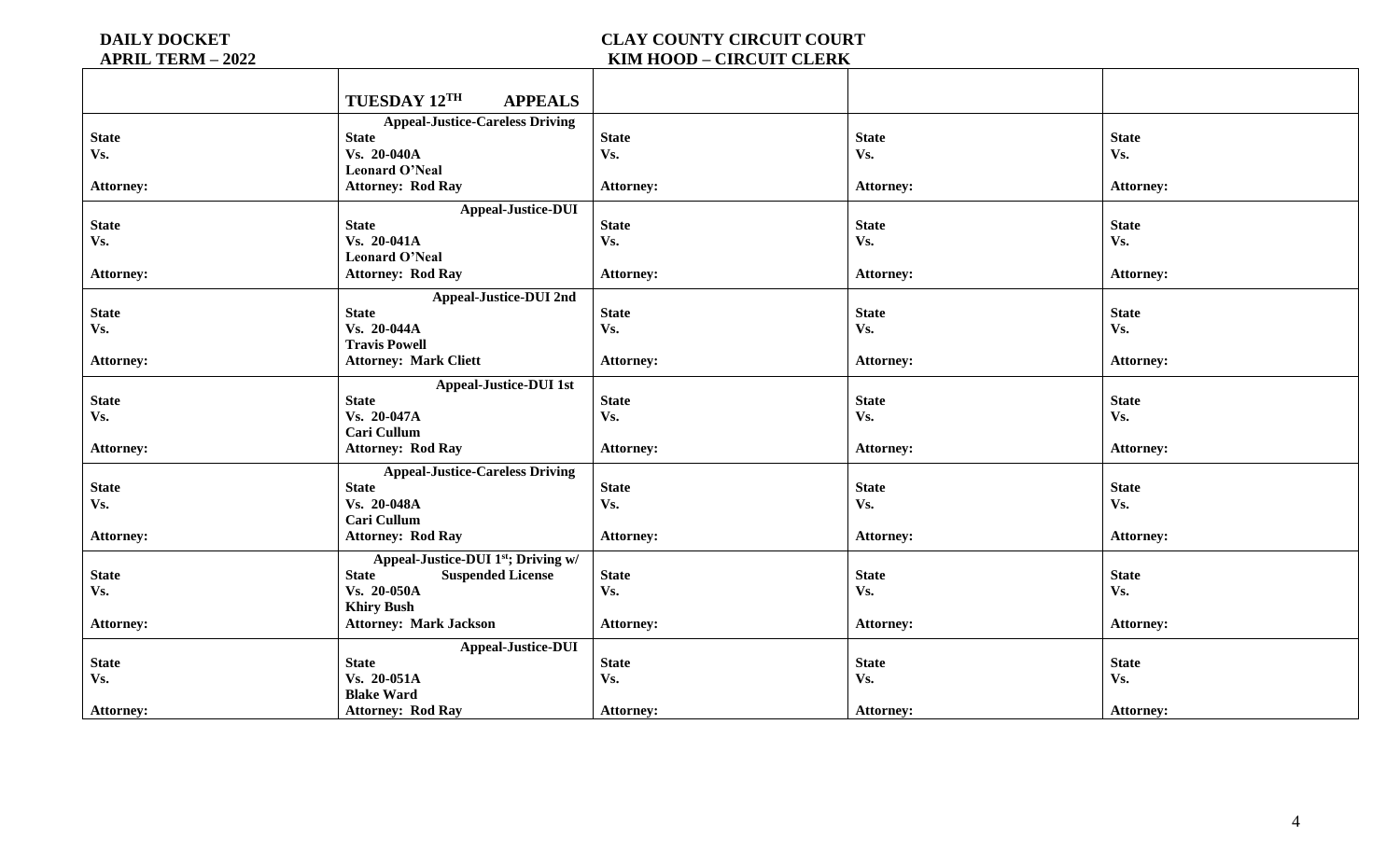# **DAILY DOCKET COUNTY CIRCUIT COURT APRIL TERM – 2022**<br>APRIL TERM – 2022 **APRIL TERM – 2022 KIM HOOD – CIRCUIT CLERK**

|                  | <b>TUESDAY 12TH</b><br><b>APPEALS</b>    |                  |                  |                  |
|------------------|------------------------------------------|------------------|------------------|------------------|
|                  | Appeal-Justice-DUI 1st; Speeding;        |                  |                  |                  |
| <b>State</b>     | <b>State</b><br><b>Reckless Driving;</b> | <b>State</b>     | <b>State</b>     | <b>State</b>     |
| Vs.              | Vs. 20-093A<br><b>Improper Passing</b>   | Vs.              | Vs.              | Vs.              |
|                  | <b>Marcus Thomas</b>                     |                  |                  |                  |
| <b>Attorney:</b> | <b>Attorney: Cole Williams</b>           | Attorney:        | <b>Attorney:</b> | <b>Attorney:</b> |
|                  | Appeal-Justice-DUI                       |                  |                  |                  |
| <b>State</b>     | <b>State</b>                             | <b>State</b>     | <b>State</b>     | <b>State</b>     |
| Vs.              | Vs. 21-022A                              | Vs.              | Vs.              | Vs.              |
|                  | <b>Dernell Logan</b>                     |                  |                  |                  |
| <b>Attorney:</b> | <b>Attorney: Mark Cliett</b>             | <b>Attorney:</b> | <b>Attorney:</b> | <b>Attorney:</b> |
|                  | <b>Appeal-Municipal-Simple</b>           |                  |                  |                  |
| <b>State</b>     | <b>State</b><br><b>Assault-DV</b>        | <b>State</b>     | <b>State</b>     | <b>State</b>     |
| Vs.              | Vs. 22-001A                              | Vs.              | Vs.              | Vs.              |
|                  | <b>Tyrus Gandy</b>                       |                  |                  |                  |
| <b>Attorney:</b> | <b>Attorney: Carter Hitt</b>             | <b>Attorney:</b> | <b>Attorney:</b> | <b>Attorney:</b> |
|                  |                                          |                  |                  |                  |
| <b>State</b>     | <b>State</b>                             | <b>State</b>     | <b>State</b>     | <b>State</b>     |
| Vs.              | Vs.                                      | Vs.              | Vs.              | Vs.              |
| <b>Attorney:</b> | <b>Attorney:</b>                         | <b>Attorney:</b> | <b>Attorney:</b> | <b>Attorney:</b> |
|                  |                                          |                  |                  |                  |
| <b>State</b>     | <b>State</b>                             | <b>State</b>     | <b>State</b>     | <b>State</b>     |
| Vs.              | Vs.                                      | Vs.              | Vs.              | Vs.              |
|                  |                                          |                  |                  |                  |
| <b>Attorney:</b> | <b>Attorney:</b>                         | <b>Attorney:</b> | <b>Attorney:</b> | <b>Attorney:</b> |
|                  |                                          |                  |                  |                  |
| <b>State</b>     | <b>State</b>                             | <b>State</b>     | <b>State</b>     | <b>State</b>     |
| Vs.              | Vs.                                      | Vs.              | Vs.              | Vs.              |
|                  |                                          |                  |                  |                  |
| <b>Attorney:</b> | <b>Attorney:</b>                         | <b>Attorney:</b> | <b>Attorney:</b> | <b>Attorney:</b> |
|                  |                                          |                  |                  |                  |
|                  |                                          |                  |                  |                  |
|                  |                                          |                  |                  |                  |

|  |  | the contract of the contract of the contract of the contract of the contract of the contract of the contract of |
|--|--|-----------------------------------------------------------------------------------------------------------------|
|  |  |                                                                                                                 |
|  |  |                                                                                                                 |
|  |  |                                                                                                                 |